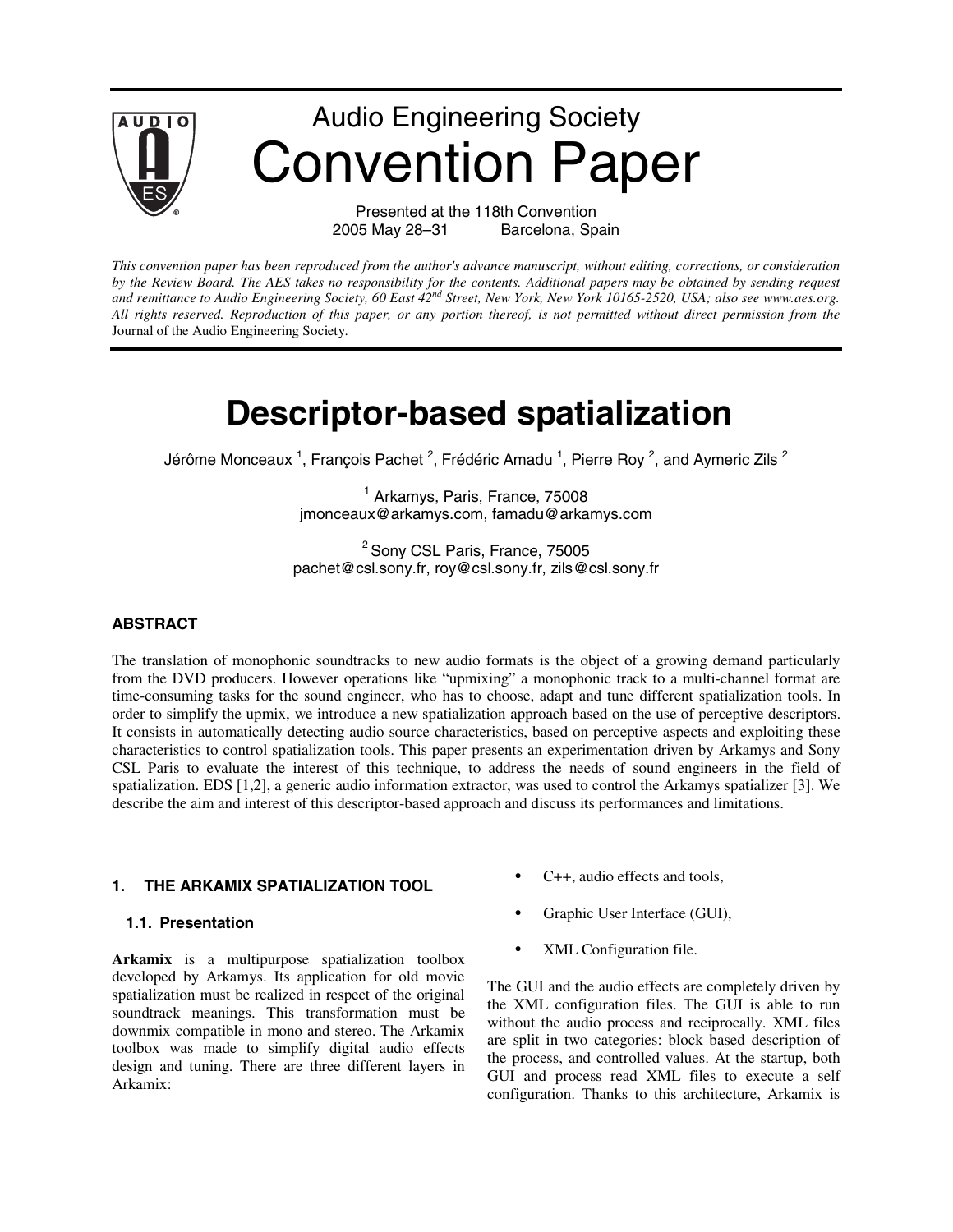flexible software for audio effects designers and sound engineers. In our case, extractors from EDS (Extractor Discovery System) interact with the audio process, in complement of the original Arkamix GUI.

We have developed a specific Arkamix spatialization toolbox taking into account sound engineers techniques. We have designed generic tools such as: equalization, multi-channel compressor, limiter, panoramic mixer, etc. In complement, we added more specific tools like: mono extractor, surround extractor, short stereo and multi-channel reverberation.

Usually, we control these algorithms by a graphic user interface, but in this case, we substitute it with a control module, which is designed to translate sources identification generated by the extractor from EDS to a series of control commands. The driven controls are exactly the same as the standard controls driven by sound engineer.

Control values are principally Boolean values that answer a simple question "Is Source A detected" for instance. This information can be translated to Boolean value such as "bypass effect #1", a linear value "Control Value B9 go to value 1.0 smoothly", or it can be a mix of them. It can also be a complex command such as: "bypass effect #1, Control Value B9 go to value 1.0 smoothly AND surround level go to 0 quickly".

## **1.2. Reverberation**

The reverberation is based on the Arkamys Sound Process[3]. Several sets of IR and BRIR (Binaural Room Impulse Responses) were recorded in different places (studio, church, stairs, etc.) by MLS or sweep method, in order to create a huge database of virtual acoustic environments.

These IR have been derived, after normalization and time alignment, to long FIR filters. Then the output sound is computed using a fast convolution algorithm. Thanks to using standard reverberation controls, the characteristics of the any original reverberation (EQ, color, length, pre-delay, etc.) can be modified in real time in order to create a new one.

## **1.3. UpMix 5.1**

UpMix includes a centre extraction and a surround extraction functions in order to transform a stereo signal into a 5.1 multi-channel signal as follows:

- centre extraction (C),
- surround extraction (Ls Rs),
- subtraction of C from the original stereo to create L and R
- subwoofer signal is the sub bass part of the centre (LFE).



**1.3.1. Monophonic component extraction** 

*Figure 1 Centre extraction* 

The "spatial discrimination" is performed in order to compute a transfer function:  $H(v)$ . This transfer function is used to extract the centre component from the stereo signal downmixed in mono.

Time to frequency transformation (FFT) and frequency to time transformation (IFFT) are based on the overlap and add method.

Our spatial discriminator is based on a spectral comparison analysis between left and right channels.

If a "monophonic frequency" is present in the stereophonic signal, the spectrum difference between left and right will cause a minimum for this frequency. By analyzing these minima, we can compute  $H(v)$  in order to extract the monophonic frequency (1). By tuning a *threshold* discrimination level, we can tune an extraction tolerance.

$$
H(v) = \frac{(treshold - |fft(L(n), v) - fft(R(n), v))}{threshold}
$$
 (1)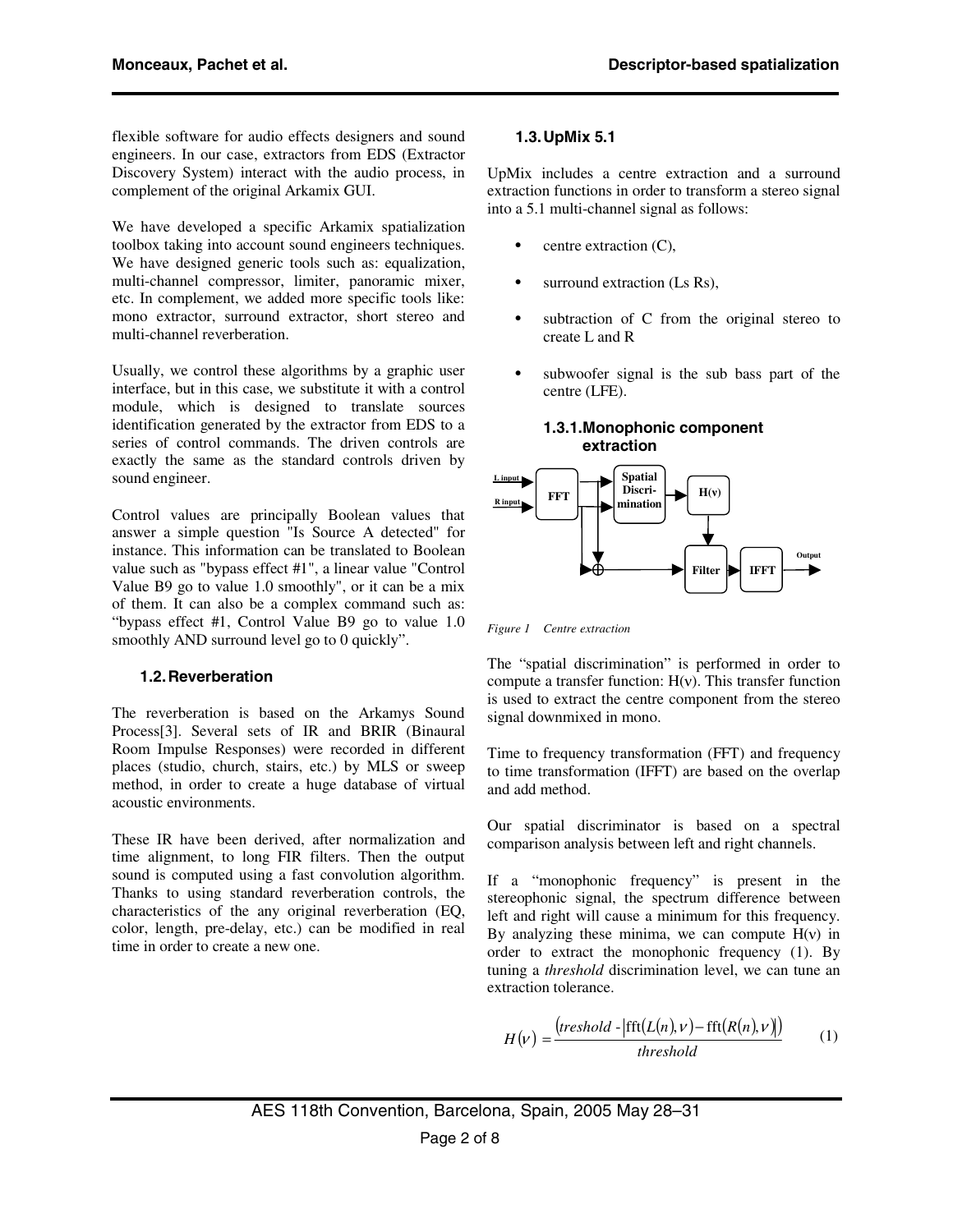And if  $H(v) \le 0$  then  $H(v) = 0$ 

In the frequency domain, the filter is a simple complex multiplication. After filtering, a correction bloc used to avoid out of phase artifacts performs the following operations (2):

$$
D(v) = \min\left(\left|\text{fft}(L(n), v)\right|, \left|\text{fft}(R(n), v)\right|\right)
$$
  
if 
$$
\left|\text{fft}(C(n), v)\right| - D(v) \ge 0
$$

then 
$$
fft(C(n), v) = \frac{fft(C(n), v) \cdot D(v)}{|fft(C(n), v)|}
$$
 (2)

#### **1.3.2. Surround extraction**

As shown above, the subtraction of the left and right channels cancels the mono "in phase" components. By performing the addition of the stereo channels, we cancel the mono "out of phase" components. Thus, we are able to extract "out of phase" components from the original signal using the same method as the centre extraction for the surround filter  $Hs(v)$  computation.

In multi-channel 5.1 mix it is known that surround channels can include the "out of phase" part of the sound and centre are basically the mono component.



*Figure 2 Surround extraction* 

## **2. EXTRACTING DESCRIPTORS**

EDS (Extractor Discovery System) [1,2] is a generic scheme for extracting arbitrary high-level audio descriptors from audio signals. It is able to automatically produce a fully-fledged audio extractor (an executable program) from a database of labeled audio examples. It uses a supervised learning approach. Its main characteristics are that it finds automatically optimal audio features adapted to the problem at work, using a combination of genetic programming and combinatorial search techniques. Then resulting features are fed to a learning model such as a Gaussian Mixture Model (GMM) or Support Vector Machine (SVM) to produce a fully-fledged extractor program. More precisely, the approach implemented by EDS is the following:

Descriptors are traditionally designed by combining Low-Level Descriptors (LLDs) using machine-learning algorithms [4], [5], [6]. The key idea of our approach is to substitute the basic LLDs with arbitrary complex compositions of signal processing operators: EDS automatically composed operators to build features as signal processing functions that are *optimal for a given descriptor extraction task*.

The search for specific features is based on genetic programming, a well-known technique for exploring search spaces of function compositions [7]. The genetic programming engine automatically composed signal processing operators to build complex functions arbitrarily.

Each built feature is given a fitness value which represents how well the function performs to extract a given descriptor on a given training database. This fitness is computed as the Fisher or Pearson criteria, depending on the nature of the problem (classification or regression).

The evaluation of a feature is very costly, as it involves complex signal processing on whole audio databases. Therefore, to limit the search, a set of heuristics are introduced to improve the a priori relevance of the created features, as well as rewriting rules to simplify features before their evaluation.

Once relevant features are computed by EDS, they are fed to a generic machine learning algorithm, either for regression or classification. Each of these algorithms carries with it a certain number of parameters such as the number of neighbors in the k-NN method, or the number of layers for the Neural Networks.

The processes of selecting the right classifier and finding the right parameters for this classifier are entirely automated in EDS.

The optimization of the model consists in a complete search on all the available classifiers for all the available parameters values. The system evaluates the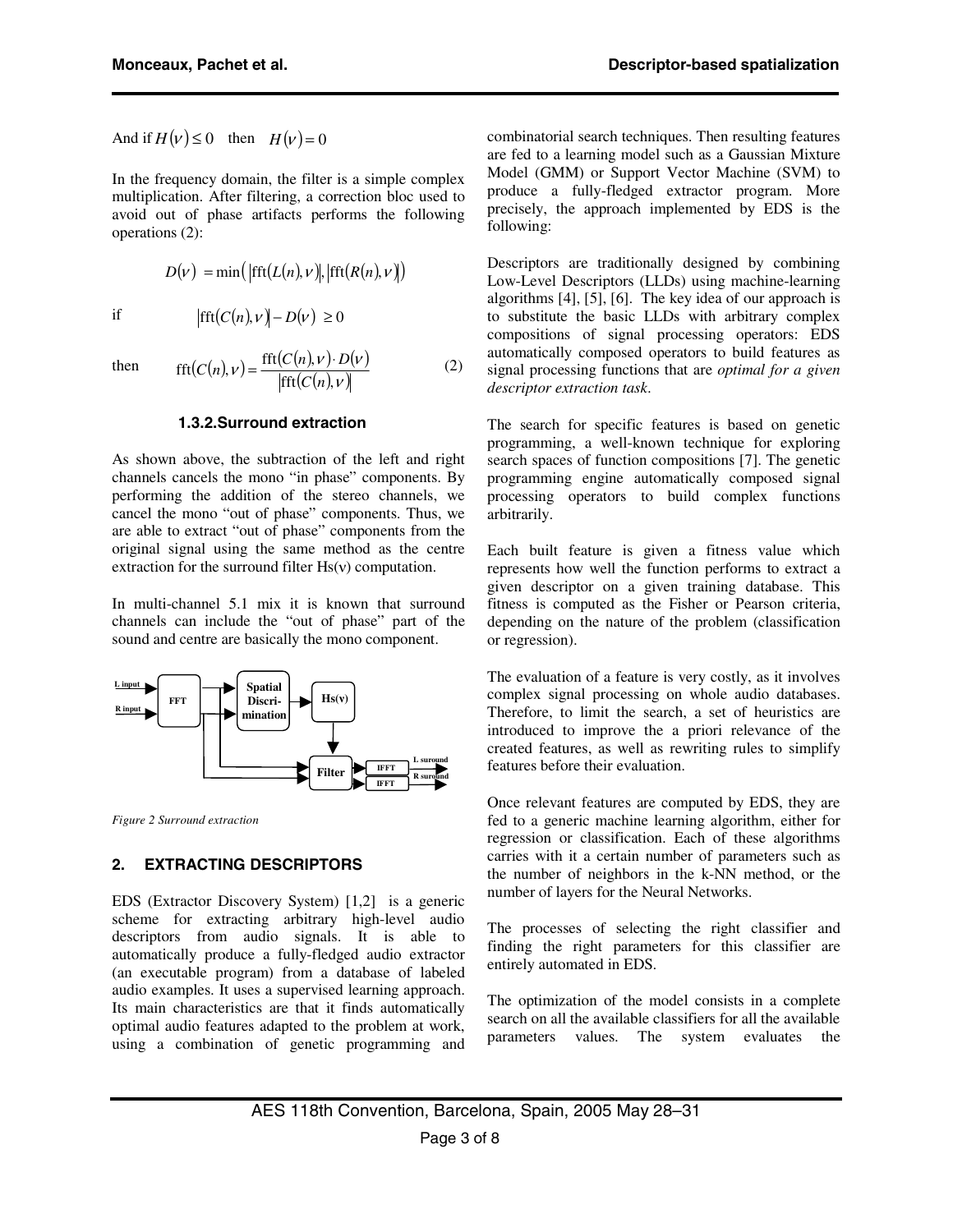performance of the classifiers by cross-validation on the training database, using various evaluation criteria such as the rate of good classifications, the correlation coefficient, or the kappa statistic [8].

The final descriptor model is the best model found, defined by  $(1)$  a set of features,  $(2)$  a model,  $(3)$ parameters for this model.

The quality of this model is evaluated on a test database for assessing it definitively.

As in the manual approach, EDS uses a training and a testing database with labeled examples. These labels are either numeric values, such as an evaluation of the "musical energy" (between 0 and 1), or a class label, such as the "presence of voice" or not. Concerning the evaluation schemes, we apply the same rules than in the traditional approach: (1) the fitness of each feature is computed using the training database, (2) the score of all the models is computed using cross-validation on the training database, and the performance of the optimal model is evaluated with the test database.

## **3. DESCRIPTOR-BASED SPATIALIZATION**

Automatic spatialization using descriptors is meant to be an extension of existing tools, it does not aim at replacing sound engineers. Creating a multi-channel sound from a mono or stereo track generally involves many artistic choices. However, we can infer general rules in accordance to the usual spatialization approach used by sound categories, such as the following:

- Actors voices are often located in the centre channel,
- Azimuthal sources displacement observe panoramic laws,
- Surround keeps front reverberation but not direct field,
- Each reverberation is decorrelated
- Movie music is multi-channel.

Of course, these are not hard-and-fast rules and sound engineers adapt them to the scene and to artistic choices. Our work aims at automating these rules.

Experimentation was conducted with a stereophonic French movie: « La Balance », by Bob Swaim. We choose three distinct situations:

- Upmixing mono sound track to stereo,
- Upmixing stereo track to multi-channel,
- And finally, upmixing mono sound track to multi-channel.

Sound categories were chosen as follow:

- Voices,
- Music,
- Other.

## **3.1. Descriptors**

The first task was to segment the sound track to obtain short uniform samples of approximately 10 seconds, some of them being pure voice samples, others being a mix between voice and music, voice and background sound, and some of them being pure music or noise, without voice. Then those samples were given a label depending on whether they were containing voice, or music, or both.

Segments were then used to build a training database and a testing database for EDS. Typically, the databases (training and testing) contain 150 samples each.

EDS computes relevant features for the labeled samples using a genetic algorithm. Eventually, the best features are selected using a feature selection algorithm, in our case: forward selection.

We feed these features to different classifiers, and identify the best one which is the final extractor. Eventually, we compute the performance of the resulting descriptor on the testing database.

Finally, we link the extractor to Arkamix, adapt spatialization rules and apply the sound track process.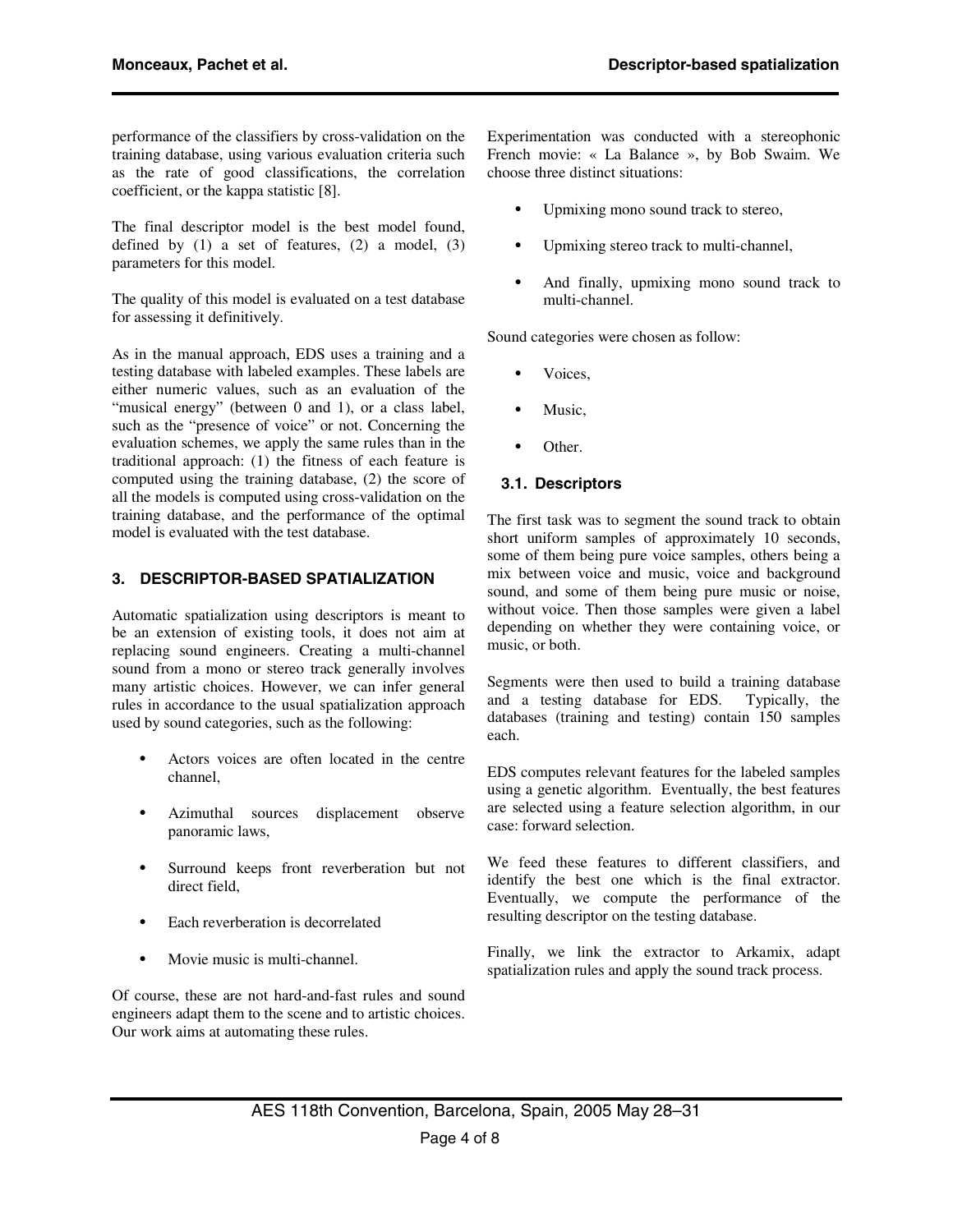## **3.2. Spatialization algorithms**

We present three experimentations that conjointly use extractors from EDS and the Arkamix toolbox on the soundtrack of « La Balance ».

First, we focused on a mono to stereo algorithm. In this case, we applied a specific equalization designed by a sound engineer on detected voices.

Then, this experimentation showed that we could upmix a stereo to a mutli-channel format with a very big attenuation of detected voices. This can be used to recreate a multi-channel soundtrack without any voice.

Finally, a mono to multi-channel algorithm is introduced. By controlling reverberation and equalization with EDS extractors, we build a 5.1 that keeps voices in the centre channel and dispatch music and unvoiced sound on every channel.

#### **3.2.1. Mono to stereo**

We transform a mono stream to a stereo stream by using a short colorless reverberation and a graphical EQ. Different presets are tuned for music, voices, or any others sources detected by extractors. Afterwards, according to the detection result, these presets are automatically loaded in the Arkamix tool.



*Figure 3 Mono to stereo process* 

We supposed that voice must be central, and that music can be stereo enhanced.

Therefore, EQ is enabled when the mix contains voice, and a specific preset is loaded with no reverberation. Otherwise, EQ is disabled and reverberation is enabled with a specific set of control values according to the detected sources (music or "other sound").

#### **3.2.2. Stereo to multi-channel 5.1**

According to the spatialization rules explained above (§3), we try to attenuate detected voices by muting only the C channel. Here, only the voice extractor is used. An attack and a release time are applied to smooth modifications of the output signal. So unvoiced multichannel soundtrack can be extracted from the movie.

If there is some stereo reverberation in the original mix, the "UpMix tool" dispatches it on every channel except in the centre, so voice's reverberation can be heard. To cancel it, we could add a dynamic level control on L, R, Ls and Rs to attenuate the voice reverberation perception.



*Figure 4 Stereo to multi-channel 5.1* 

#### **3.2.3. Mono to multi-channel 5.1**

We transform a mono stream to a multi-channel 5.1 stream by using a short colorless reverberation, a graphical EQ and the UpMix tool. Different presets are tuned for music, voices, or any other source. Afterwards, according to the detection result, these presets are automatically loaded in the Arkamix tools.



*Figure 5 Mono to multi-channel 5.1* 

As in the "mono to stereo" process (§3.1.1), reverberation is disable when voice is detected, so that voice is kept at the centre. In any other case, reverb preset is loaded according to the detected source.

## **4. SUPERVISED LEARNING**

We have experimented our approach on the soundtrack of « La Balance », a French movie by Bob Swaim. We have used the EDS system to generate descriptors for the following categories: voice, music and background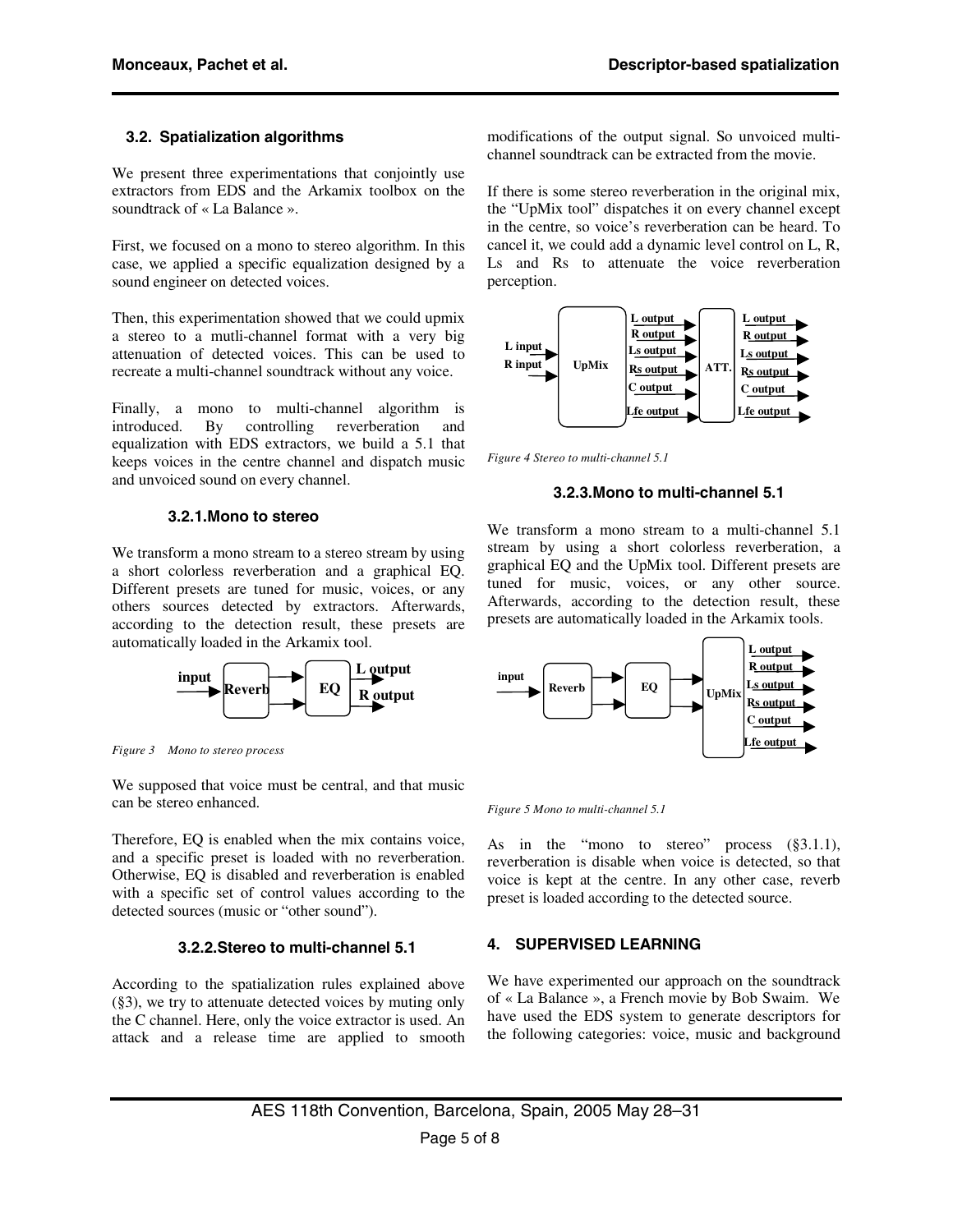noise (default case) (see Section 3). Descriptors are obtained by combining Low-Level Descriptors (LLDs) using machine-learning algorithms. We will now illustrate the descriptor generation scheme on the problem of detecting the presence of human voice.

Firstly, we segment the soundtrack in order to obtain short uniform samples, of approximately 10 seconds, some of them being pure voice samples, others being a mix between voice and music, voice and background sound, and some of them being pure music or noise, without voice. Those samples are given a label depending on whether they contain voice, music, or both. We then take some samples as a training database for the EDS system, and other samples as a testing database.

Let us illustrate this approach with two specific problems: (1) voice presence and (2) music presence. In both cases, we create a training and a testing database, each database contains 150 samples. For the first problem (i.e. voice presence), 50% of the samples contain voice, and the 50% remaining don't. For the second problem (i.e. music presence), 30% of the samples contain music, and 70% don't.

We compute acoustic features on the training database, by combining LLDs using a genetic-programming algorithm. Here are some of the features found by the EDS system for the voice presence detection:

Log10 (Iqr (SpectralKurtosis (Hamming (SplitOverlap  $(x, 2048.0, 0.5))$ 

Log10 (Mean (Square (Derivation (Sqrt) (SpectralSkewness (Hamming (Split (x, 3517.0))))))))

Iqr (MaxPos (SplitOverlap (x, 2048.0, 0.5)))

Max (SpectralCentroid (LpFilter (FilterBank (x, 4.0),  $16060.0))$ 

Where "x" denotes the input signal, i.e. the audio sample processed.

EDS computes many acoustic features and assesses their fitness, using the Fisher separability criteria evaluated on the training database. Then, EDS selects the best features using a feature selection algorithm (in our case forward selection).

EDS finally feed these features to different classifiers, and identify the best one. The list of classifiers used is provided by the Weka tool kit [9] and includes Naïve Bayesian classification, Support Vector Machines, Neural Nets, Kernel Density Classification, KNN, etc. The score of a classifier is obtained by 10-fold crossvalidation on the training database: the model is trained on 90% of the database, and evaluated on the remaining 10%. This operation is performed 10 times, and the average performance is computed.We compute the performance of the resulting descriptor on the testing database, which has the same characteristics than the training one.

In our case, the best score was obtained by retaining the seven best features, whose list follow, and a KNN classifier.

Iqr (MaxPos (SplitOverlap (x, 2048.0, 0.5)))

Max (SpectralCentroid (LpFilter (FilterBank (x, 4.0), 16060.0)))

Min (Power (SpectralKurtosis (SplitOverlap (x, 2048.0,  $(0.5)$ ,  $(4.0)$ 

Log10 (Iqr (SpectralKurtosis (Hamming (SplitOverlap  $(x, 2048.0, 0.5))$ 

Variance (SpectralSkewness (SplitOverlap (x, 2048.0,  $(0.5))$ 

Power (Log10 (Iqr (MaxPos (Square (Bartlett (Split (x,  $(9135.0))))$ )), -1.0)

Log10 (Mean (Square (Derivation (Sqrt (SpectralSkewness (Hamming (Split (x, 3517.0))))))))

The KNN classifier created a descriptor which classifies 96% of the samples of the testing database correctly.

For the music detection problem, we came up with the following features:

Power (Abs (Log10 (Mean (Rms (Blackman (Split  $(Autocorrelation (x), 860.0))))$ , 3.0)

Sqrt (Min (Holes (Holes (Sum (Blackman (Split  $(Autocorrelation (x), 860.0)))))$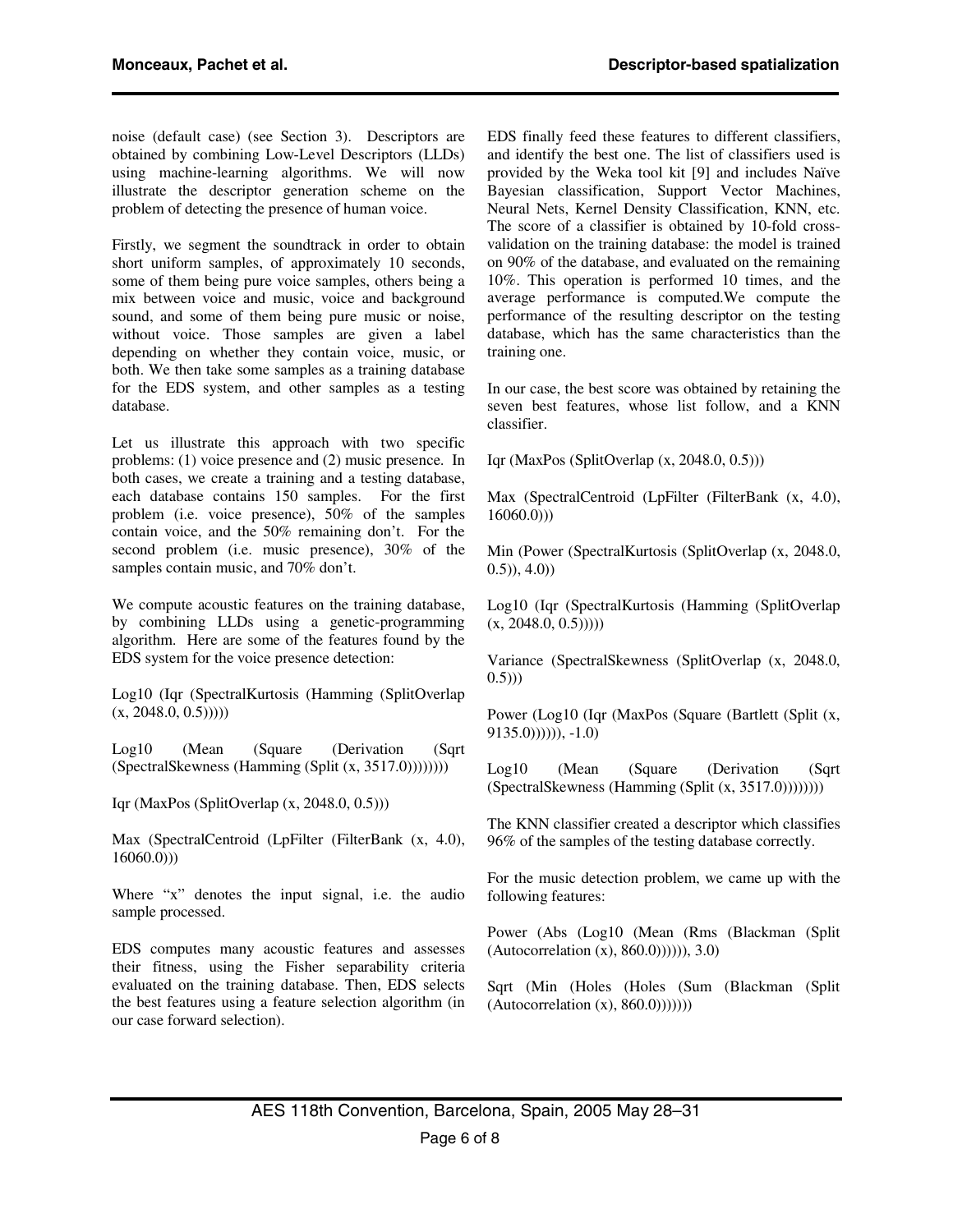Rms (Range (Blackman (Split (Autocorrelation (x),  $860.0))$ )

Power (Log10 (Abs (Percentile (SpectralSpread (Blackman (Split (Autocorrelation (x), 860.0))), 83.0))), 3.0)

The best classification model EDS found for this problem is SVM, which yields a 95% success ratio on the testing database.

## **5. PERFORMANCES AND LIMITATIONS**

The best extractors found by EDS for the voice and music detection problems have a success rate slightly above 95% on the testing databases, which is quite satisfactory.

Indeed, in a production context, 5% of errors is acceptable, for instance concerning the spatial enhancement of music. In other cases though, 95% is still not good enough. For instance, the processing of voice must be near perfect, to ensure intelligibility of the spoken content.

We expect these results to be substantially improved if we use larger, better designed training databases. Moreover, we plan to improve the algorithm used to build relevant features, in particular by adding audio signal operators that are specific to voice detection such as "formant".

Although some preliminary operations still have to be performed manually (e.g. segmenting the soundtrack, indexing the training databases), the approach we presented, based on the combined use of EDS and Arkamix, is a concrete step towards automating spatialization. The next step will be to integrate an automatic segmentation module in our system and to have built-in extractors for most of the sound categories classically involved in movies, i.e. voice, music, background noise, etc. For less standard sounds, such as specific character voices or specific sounds, extractors will still have to be designed manually.

# **6. CONCLUSION**

We have presented an innovative approach to the problem of remastering movie soundtracks in an automatic manner.

This problem has become important with the commercial success of home cinema devices (5.1 multichannel systems). Adapting the soundtrack of an old movie to those new audio systems requires sound engineers to spend a huge amount of time watching the movie, segmenting it and mixing every sequence manually.

This task can be partly automated with our process. It is based on two software systems: the Arkamix toolbox, which features audio effects and spatial discrimination of sound, and EDS which performs automatic sound descriptor discovery.

The combination of these two systems results in an approach that is automatic, if not fully, for most of the work involved in the remastering process. Besides, it allows achieving operations that were not possible so far, e.g. automatic channel separation, extraction of a voice channel from a single audio source, which could be used to translate movie soundtracks.

The approach presented here could be used to automatically remaster old soundtracks to adapt them to more modern formats (e.g. mono to stereo, or multichannel). This would free sound engineers from tedious operations of remastering, allowing them to focus on more creative and artistic issues, for which decisions have to be made, (e.g. soundtracking).

# **7. ACKNOWLEDGEMENTS**

Many thanks to Jean-Michel Raczinski, Julien Ricard, for all their help and support during this project.

# **8. REFERENCES**

- [1] Zils, A. and Pachet, F. Automatic Extraction of Music Descriptors from Acoustic Signals using EDS. Proceedings of the 116th AES Convention, Berlin, May 2004.
- [2] Zils, Aymeric, Pachet, François (2003). Extracting automatically the perceived intensity of music titles. Proceedings of  $6<sup>th</sup>$  International Conference on Digital Audio Effects (DAFX03), London, UK, September 8-11.
- [3] Raczinski, J.-M. and Monceaux, J. and Vielledent, G.C. Sound Field Management with the Arkamys